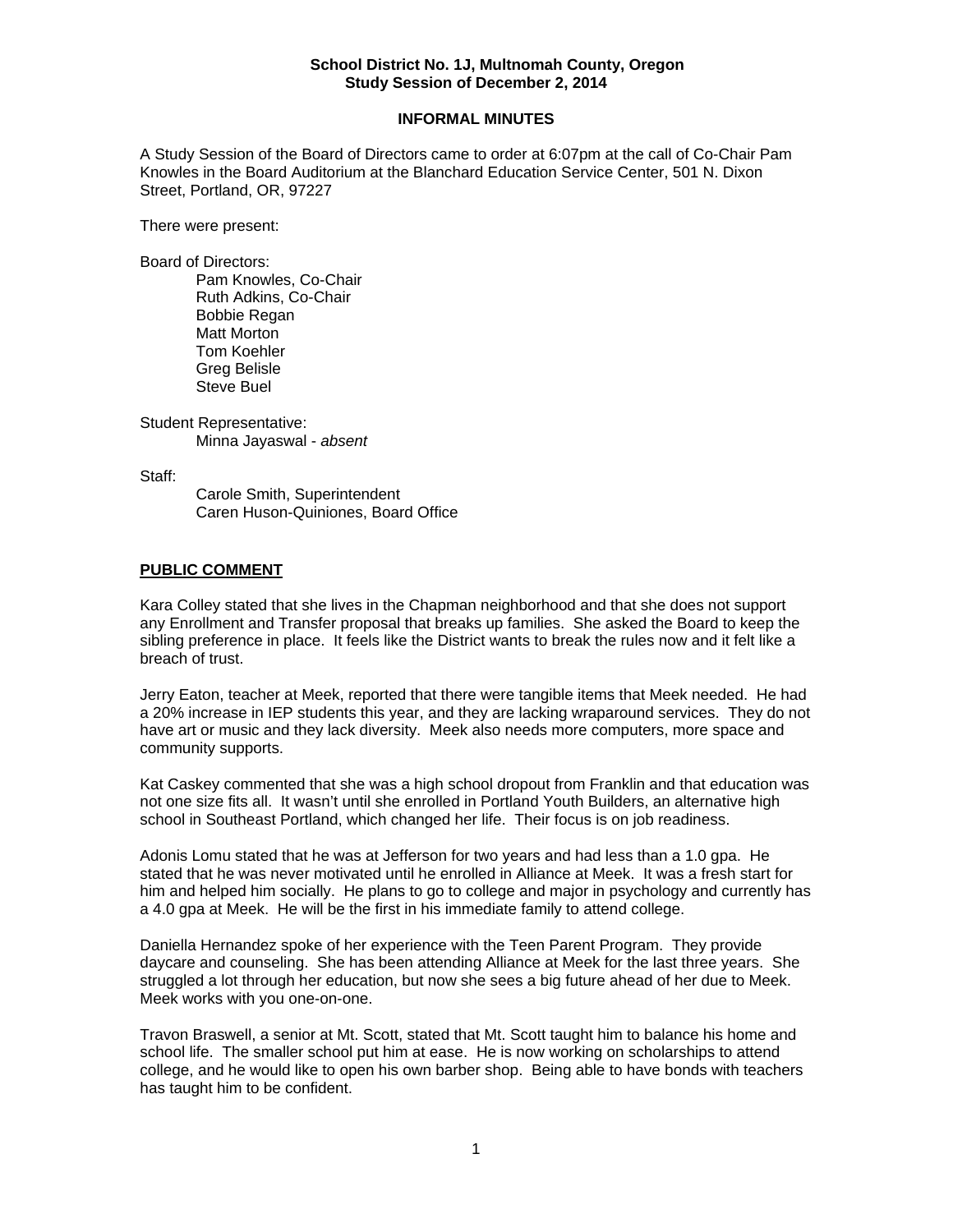## **DISCUSSION: ENROLLMENT AND TRASNFER POLICY**

Director Koehler stated that the public has asked for the model that staff was running and has stated that we have not been able to give it to them. That model should be transparent and replicated for all focus option schools. Judy Brennan, Director of Enrollment and Transfer, indicated that the methodology that was used was online and that the results from the modeling have also been posted to date. Co-Chair Adkins commented that that was not a good use of staff time; she wants to look at how we would implement the new policy. The key piece was getting alignment with our Racial Educational Equity Policy.

Director Regan commented that some of her colleagues speak as if their truth is the only truth in the room. She did not know why one person has say over the other's requests. If Director Koehler wants additional information, he should receive it. Director Regan stated that under the new policy scope, it says it does not apply to charter school admissions and she hoped that we would have an inclination to go to the state to ask them when we do our lottery, that our charter schools follow that process. Secondly, she has asked for a few years if someone applies to a school outside their neighborhood, but then does not like it, we say they cannot go back to their neighborhood school for a year. Director Regan asked what policy contains that rule. A student should always have the right to go to their neighborhood school. Lastly, she would like to see the standard criteria for the petition process. Ms. Brennan responded that staff was putting together a packet of information for the Board on the petition process and would be prepared to discuss that the following week. Director Regan also requested information on why the District went with a lottery process in the first place.

Director Koehler questioned if the Board would have a detailed petition process the following week. Ms. Brennan responded that staff will provide some context, how it works now, and the modifications coming forward. Director Koehler commented that the Board spends a lot of time discussing things that do not necessarily make school great. Was there a paradigm where choice and equity are not opposed to each other but are catalytic to each other? That is the paradigm he would prefer to live in. He did not want to pit siblings against equity. Director Koehler added that SACET members have expressed concerns about our process to date and asked what if the District lifted the enrollment cap on Benson and provided students more choices across the District. Benson has the best graduation rate. The District was out of step with the boundary review process and how it is linked to enrollment and transfer. He felt it would be better to do both items at the same time. Superintendent Smith concurred that the two processes were very connected, and she felt doing the policy changes first would give us information on what boundaries to move.

Co-Chair Adkins stated that she did not see it as choice and equity being opponents; she saw it as placing equity into our choice process. Superintendent Smith agreed; she did not see them being pitted against each other. Director Koehler commented that if we could not keep families together and increase opportunities then they all should resign from the Board. We were not using the equity lens with keeping the enrollment cap on Benson. We were looking at every little school as opposed to the entire system. Director Regan stated that what killed our neighborhood schools was not Benson but the federal government and the flawed No Child Left Behind Act. Co-Chair Adkins commented that she believes the Superintendent's recommendations has both choice and equity; we are using the equity lens and applying it to our policies and procedures. Co-Chair Adkins stated that she supported the recommendations.

Director Buel stated that he was disappointed in the public process around enrollment and transfer. The listening session at Jefferson was the best he has seen in years. Director Buel added that he could not learn anything new unless he has conversations. Director Buel questioned the rules for the dual language immersion programs and how it was determined as to who gets enrolled. Ms. Brennan responded that most of the immersion programs have four different sets of slots: those who live in the neighborhood and those who are divided by students who speak the target language or native language. There were slots for students who live in other areas that have priority, and those slots are divided by native or English speakers. If there is a sibling already in the program, the sibling's name goes to the top of the appropriate bucket. Director Buel commented that he was leaning toward voting for the SACET recommendations with a couple exceptions. But if neighborhood schools are to become the system by which we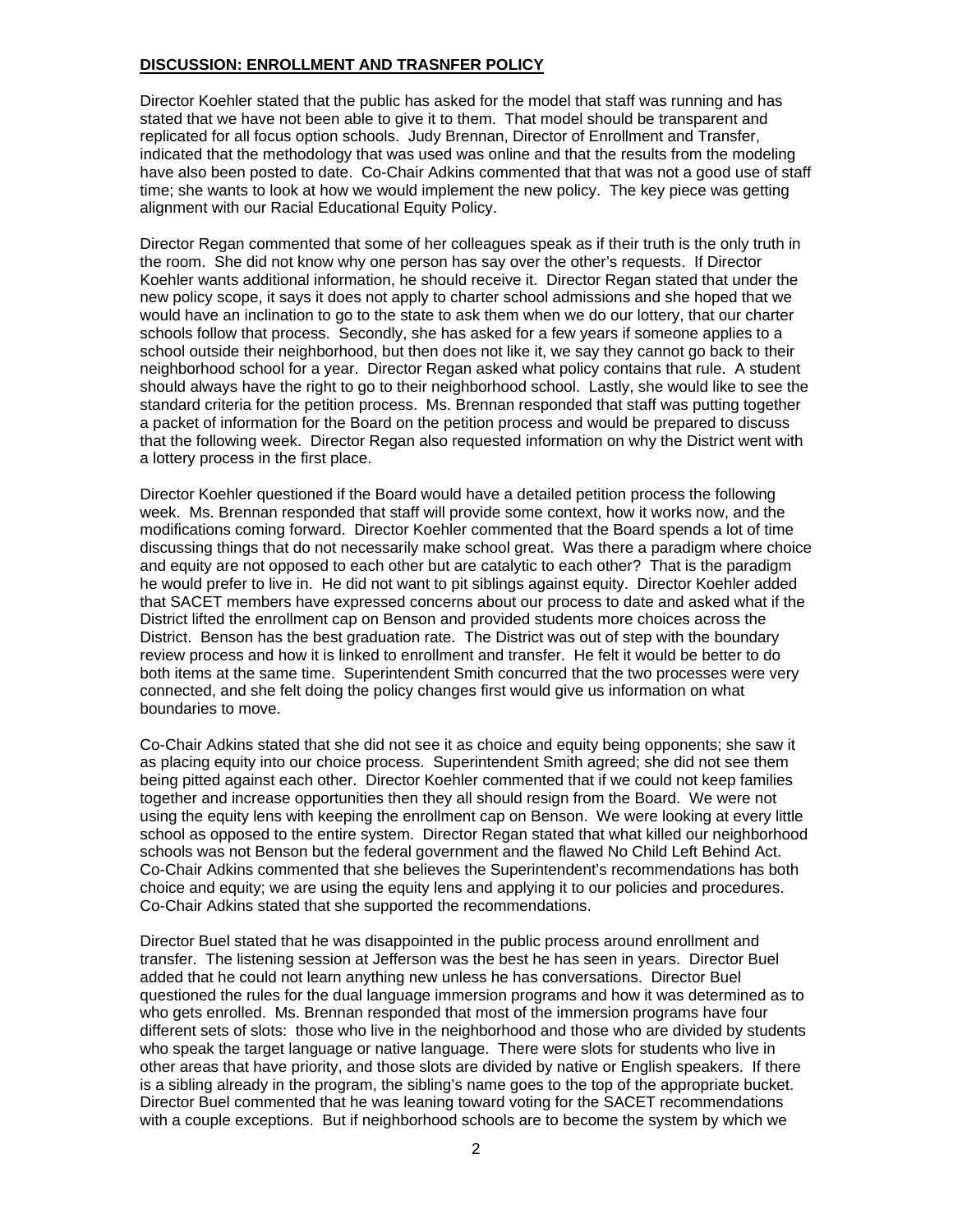populate our schools, then we can no longer continue as business as usual. We need to support the schools in a manner that makes them better. We can no longer be compliance oriented, but school oriented. We can no longer spend \$14 million on consultants. We can no longer dally when parents are unhappy with their school. We must get the librarians and reading specialists in the schools and we must build a solid educational foundation. We need to focus on our schools and not ourselves, meaning his Board members.

Co-Chair Knowles mentioned that the only reason she is on the Board is because she cares about children. She considers letters she receives and tries to make the best decision possible. The entire Board is dedicated to our students. The petition process is at the top of her list and she wants to make sure it is unbiased and fair. She wondered how we were going to get free or reduced lunch students to apply and she would like to see what the marketing will look like. And once they apply, one barrier is the school welcoming to culturally different students? What are we going to do to make sure our schools are welcoming to the students we want to go there? We need to perform a check and balance on it each year and that language needs to be in the resolution. We want to be able to make amendments if we need to.

# **PRESENTATION: COMPREHENSIVE ANNUAL FINANCIAL REPORT**

Sharie Lewis, Director of Accounting and Payroll, introduced Cheryl Anselone and David Schick who helped assemble the CAFR. The Single Audit Report was also in the Board's packet. Ms. Lewis announced that there were no findings this year on the District's internal controls. The District was in Good Standing. The auditors will attend the Board meeting the following week and at that time, staff will ask the Board to approve the financial statements in their totality.

Director Buel questioned if the District could also do a summary budget in addition to the budget required by law. Ms. Lewis responded yes, and that staff was looking at different ways to provide a budget for the public to understand.

### **UPDATE: MULTIPLE PATHWAYS**

Korinna Wolfe, Senior Director of Alternative Education, stated that the purpose of the presentation was to give an understanding of the depths and breadths that Multiple Pathways serves. Multiple Pathways provide wraparound services to various schools and programs, and that included prevention, intervention and re-engagement.

Director Morton asked, in regards to reconnection services, what role our community partners played in that. Carla Gay, Vice-Principal at the Reconnection Center, responded that outreach coordinators have been added, and they knock on doors to get kids back into school. They also coordinate with CBO's and Juvenile Justice and attend task force meetings to connect with those partnerships.

Director Regan questioned why MLC was an alternative school and not a focus school. Ms. Wolfe responded that the primary purpose for Alliance is drop-out recovery; MLC is an alternative school by nature as they have the same category per Oregon Statute. Director Regan asked what the greatest need was for Alternative Education. Ms. Wolfe responded that wraparound supports, staffing and more fte would be their greatest need, and it would be nice to start building back to previous levels. The largest need is that they do not have enough seats for the students in alternative schools.

At 9:03pm, Co-Chair Knowles called for a five minute break.